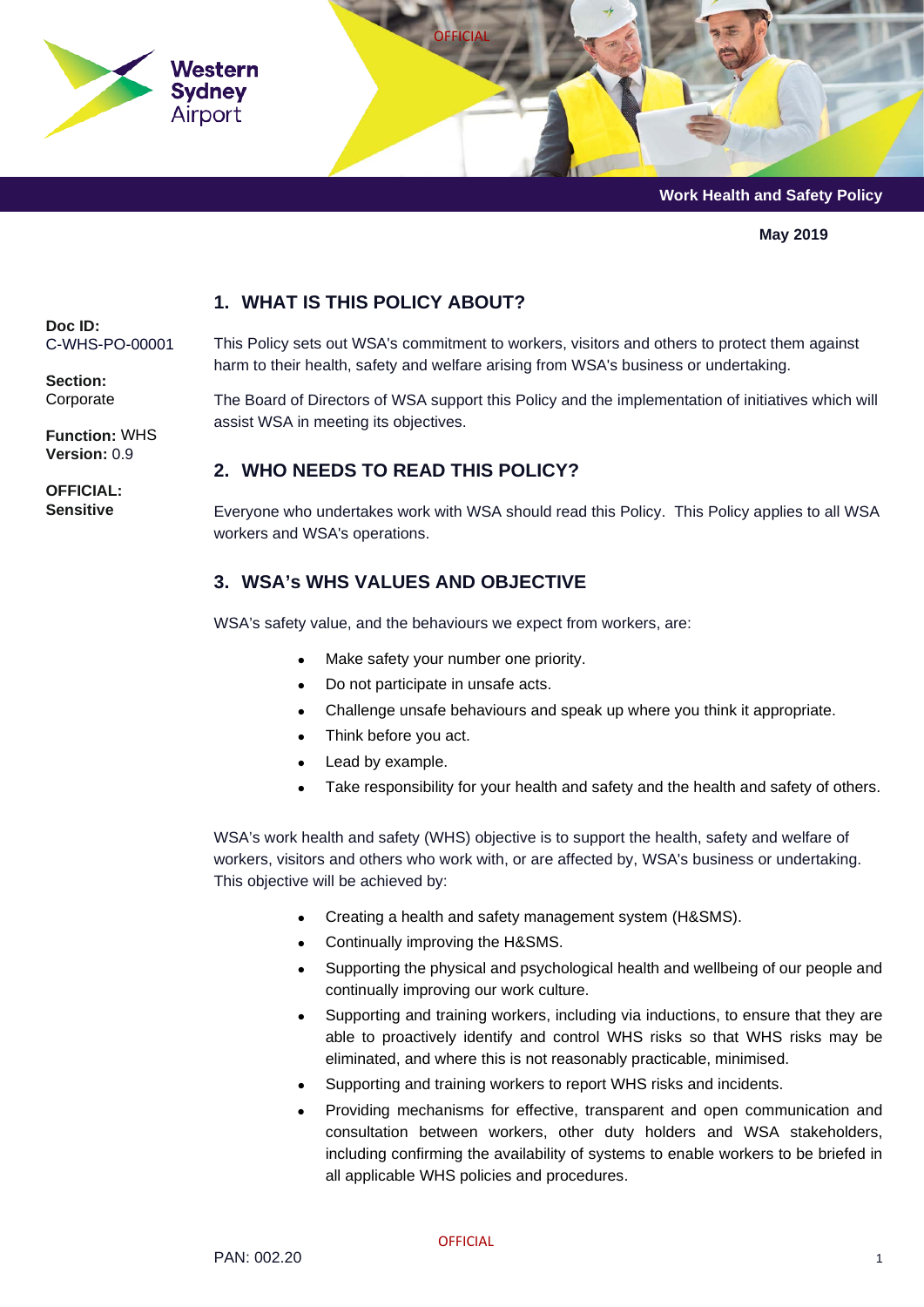

- Allocating adequate resources to implement this Policy.
- Monitoring our working environment and conditions.
- Implementing effective rehabilitation and injury management processes.

#### **4. ACTIONS TO ACHIEVE IMPLEMENTATION OF THIS POLICY**

#### **4.1. Monitor WHS performance**

To implement this Policy, WSA will take the following actions:

- Develop the WHS Strategic Plan in order to achieve the objective of this Policy, while maintaining our obligations to shareholders to progress the project on-time and on-budget.
- Ensure WHS is a KPI for WSA and that WHS KPIs are incorporated into individual scorecards and are used as a performance measure with contractors.
- Measure and report progress against the KPIs, targets and actions to the Board Safety, Health, Environment and Community (SHEC) Committee on a quarterly basis.
- Communicate the requirements of this Policy by disseminating health and safety information to workers via meeting forums, health and safety representatives, committee representatives, intranet, internet and other relevant channels.
- Publicly report on health and safety performance via WSA's annual report.
- Maintain a process that meets legislative requirements for consultation, cooperation and coordination on WHS matters.

## **4.2. Continuously improve our H&SMS**

The H&SMS provides a planned and documented approach for the comprehensive and systematic management and improvement of health and safety. WSA undertakes to:

- Maintain a H&SMS that meets the requirements of ISO 45001, Occupational Health and Safety Management Systems.
- Regularly evaluate the effectiveness of the H&SMS against industry practice, legislative requirements and relevant standards.
- Provide a structured approach to incident management including by formulating an incident management framework which includes a focus on preventative and corrective actions.
- Establish and continuously improve WSA's contractor management processes to support a safe work environment for all workers involved in the delivery of the Project.

**Doc ID:**  C-WHS-PO-00001

**Section:** Corporate

**Function:** WHS **Version:** 0.9

**OFFICIAL: Sensitive**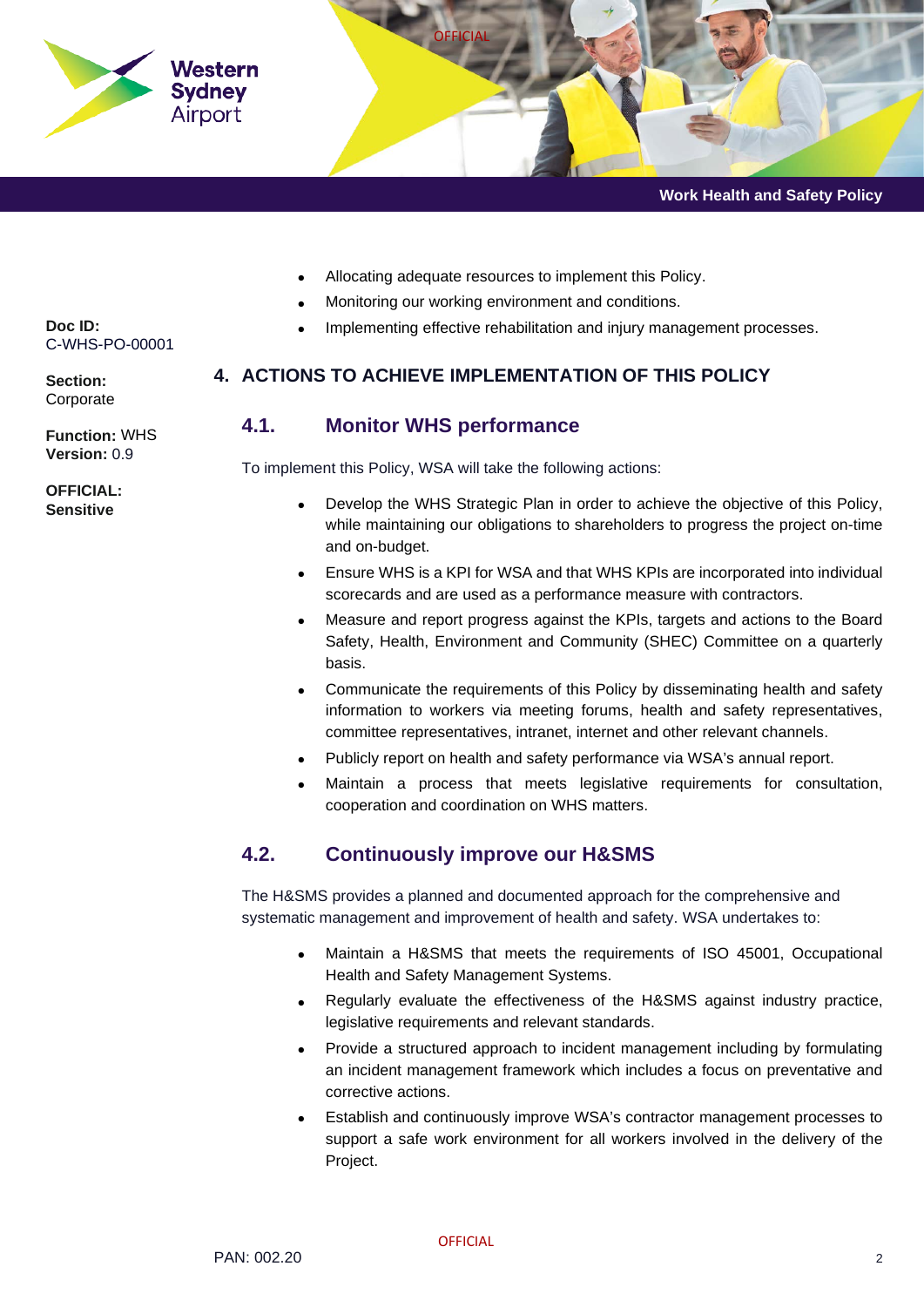

• Establish a risk-based audit program to assess conformance and compliance with the H&SMS, industry standards and to drive continual improvement.

# **4.3. Manage risk effectively**

WHS risks will be effectively managed, so far as is reasonably practicable, by:

- Developing a consistent health and safety risk profile approach to identify, evaluate, monitor and manage risks.
- Assigning accountability for the management of health and safety risks.
- Implementing measures to prevent and respond to WHS incidents.
- Increasing workers' awareness of health and safety risks and preventative measures, through effective communication and consultation.
- Implementing and maintaining systems to mitigate public safety risks arising from WSA's activities.
- Monitoring and reviewing the performance of the risk management process.

## **4.4. Support and improve our leaders and workers**

Continuous improvement in performance and effective implementation of the H&SMS requires strong leadership. Actions for leaders and workers include:

- Assisting and guiding workers to understand and comply with WHS legal requirements.
- Ensuring the WSA executive is aware of and undertake steps to comply with WHS legal requirements.
- Creating a strong culture of WHS leadership and accountability.
- Recognising excellence in health and safety performance shown by teams and individuals.

## **4.5. Consultation and communication**

Effective consultation and communication with workers and other duty holders is necessary to achieve satisfactory outcomes for the resolution of health and safety matters. Consultation will take place via formal and informal consultation forums.

Working with the Delivery Partner and contractors engaged on the Project, health and safety information may be disseminated to workers via various forms including meeting forums, through Health and Safety Representatives, committee representatives, toolbox talks, hard copy documentation posted on dedicated safety noticeboards, internet and intranet.

**Doc ID:**  C-WHS-PO-00001

**Section:** Corporate

**Function:** WHS **Version:** 0.9

**OFFICIAL: Sensitive**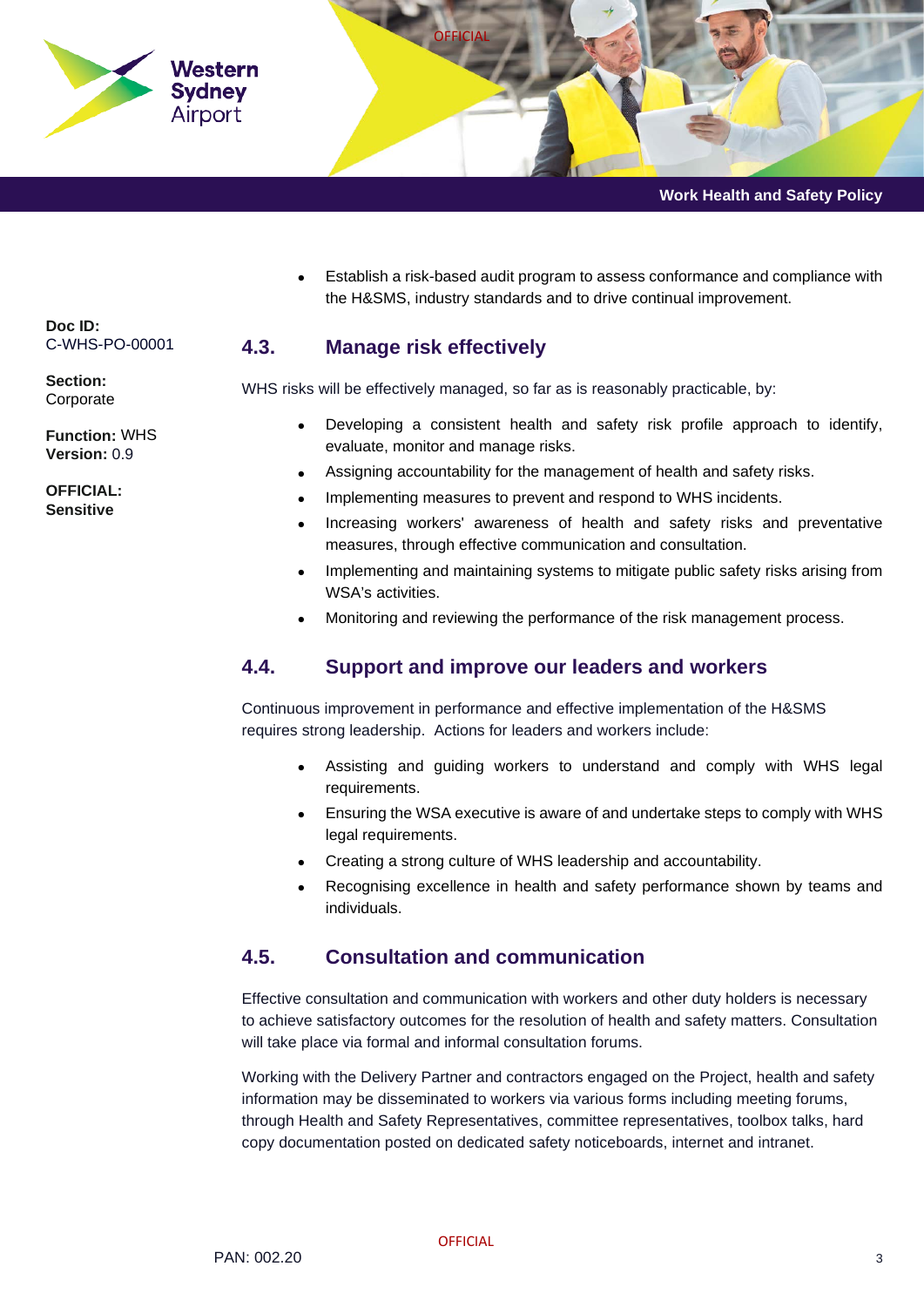

**Doc ID:**  C-WHS-PO-00001

**Section:** Corporate

**Function:** WHS **Version:** 0.9

**OFFICIAL: Sensitive**

Health and safety requirements of WSA will be communicated and disseminated to other parties, including contractors and visitors, for example, through inclusion of WSA's health and safety requirements in contractual documentation, contractor safety forums and provision of WHS information to visitors.

#### **4.6. Improve our work environment and conditions**

WSA will set and promote appropriate health and safety standards including at office locations and on-site, with a focus on encouraging safe behaviour of our workers and others. WSA will also undertake fitness for work activities to protect workers at their workplaces. Contractors will be required to comply with the standards set by WSA in relation to fitness for work testing.

## **4.7. Injury management**

WSA is committed to preventing injury and illness to workers and will strive to achieve the timely and durable return to work of the injured worker through the implementation of effective rehabilitation and injury management procedures and programs. The same commitment and demonstration of relevant procedures and programs will be required of WSA contractors.

# **4.8. Availability of the Work Health and Safety Policy**

This Policy is available to all interested parties.

## **4.9. H&SMS documentation**

To support this Policy WSA will develop, implement, communicate and clearly articulate the policies and procedures framework that meet the intent and performance objectives of the H&SMS.

These processes and procedures, including this Policy, will be accessible and effectively communicated to workers.

## **4.10. Review**

This Policy will be reviewed annually to ensure that it remains current, appropriate to health and safety risk and reflects WSA's WHS objectives. A review may be initiated at any time where a need has been identified.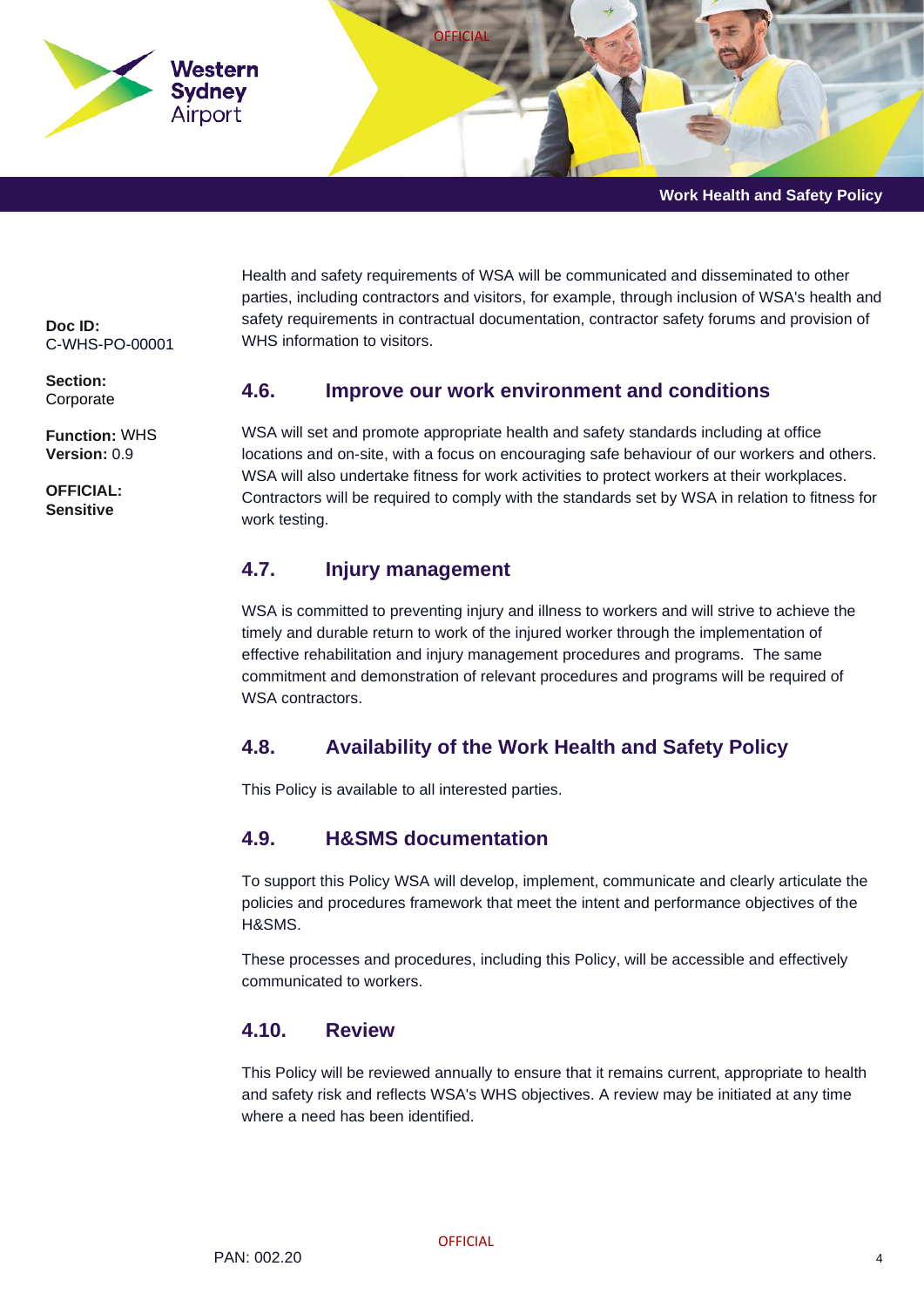

## **5. AUTHORITIES & RESPONSIBILITIES**

**Doc ID:**  C-WHS-PO-00001

**Section:** Corporate

**Function:** WHS **Version:** 0.9

**OFFICIAL: Sensitive**

Everyone is responsible for their own health and safety at work and must ensure that their acts or omissions do not adversely affect the health and safety of others. Where appropriate, specific authorities and responsibilities for WHS will be identified in position descriptions or other documents.

#### **6. DEFINITIONS**

**Due diligence** – refers to the 'reasonable steps' that Officers are required to take in keeping themselves informed and accountable for WHS matters, as specified under section 27 of the Work Health and Safety Act 2011 (NSW).

**Duty Holder** - refers to any person who owes a work health and safety duty under the WHS Act including a person conducting a business or undertaking (PCBU), designer, manufacturer, importer, supplier, installer of products or plant used at work (upstream duty holders), an officer and workers. More than one person can concurrently have the same duty in which case the duty is shared. Duties cannot be transferred.

**Officers** – a person who makes or participates in making, decisions that affect the whole, or substantial part of, WSA.

**Person Conducting a Business or Undertaking (PCBU)** - has the meaning as prescribed under section 5 of the Work Health and Safety Act 2011 (NSW) and for the purpose of this Policy, includes WSA or a contractor or sub-contractor of WSA.

**Reasonably practicable** – as prescribed under section 18 of the Work Health and Safety Act 2011 (NSW) this term means that which is, or was at a particular time, reasonably able to be done in relation to ensuring health and safety, taking into account and weighing up all relevant matters.

**Worker** - a person is a worker if the person carries out work in any capacity for a person conducting a business or undertaking, including work as:

- a. an employee; or
- b. a contractor or subcontractor; or
- c. an employee of a contractor or subcontractor; or
- d. an employee of a labour hire company who has been assigned to work in the person's business or undertaking; or
- e. an outworker, i.e. a person who performs work for an employer at their own home or at another location that is separate from their employer's factory, workshop, office or worksite; or
- f. an apprentice or trainee; or
- g. a student gaining work experience; or
- h. a volunteer.